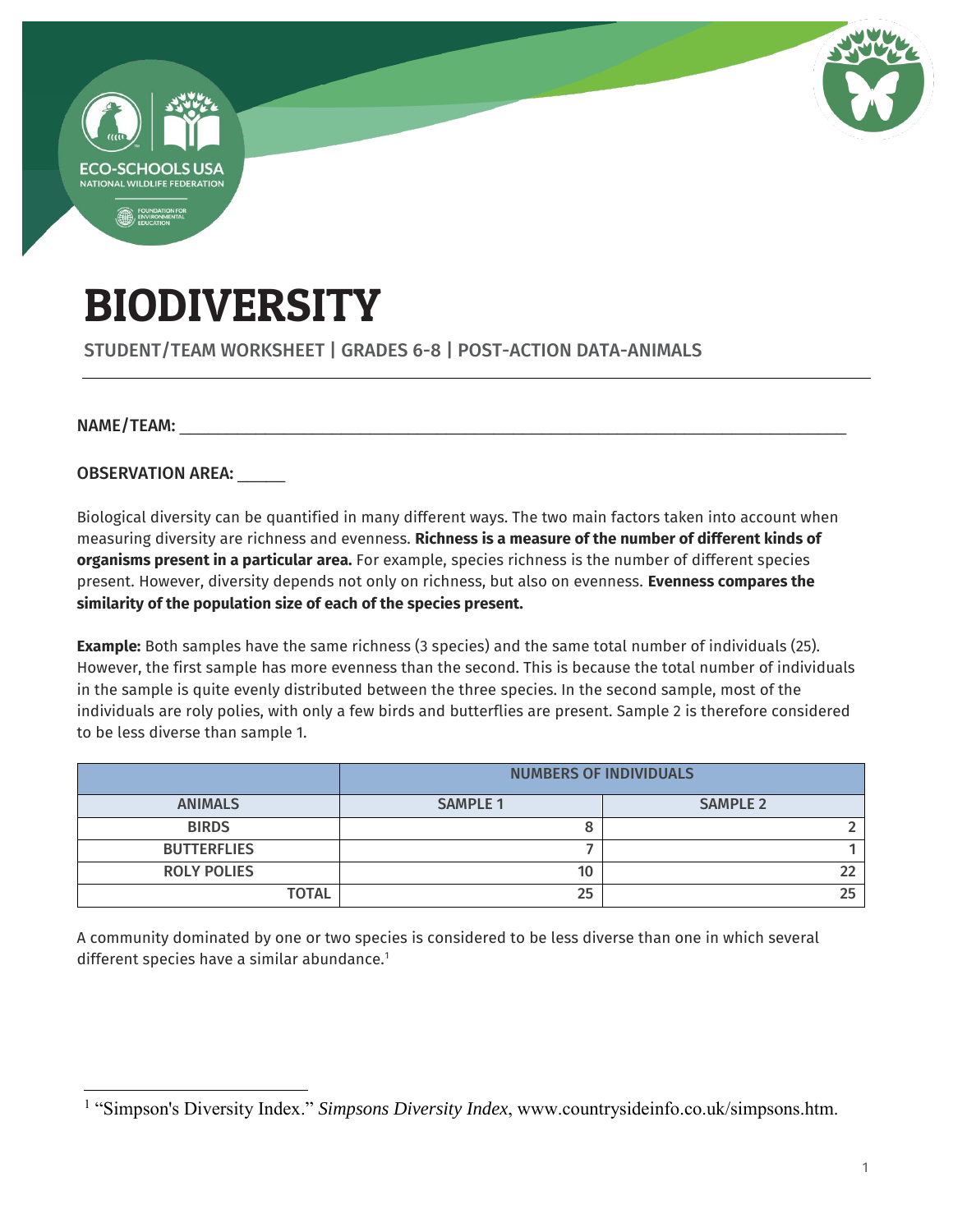

GRADES 6-8 | POST-ACTION DATA-ANIMALS



The team needs to observe the entire space. Slowly look up, down and all around the observation area, including the ground. When looking up, are there birds flying by? Is there a lizard on the tree? Are there beetles under a rock, etc.?

Use the SEEK app (Apple) or Google Lens app (Android), local field guides and/or local experts to provide identification assistance. If the name of the animal cannot be found, enter a description.

| $\overline{1}$ .<br><b>CATEGORY</b><br>(BIRDS, MAMMALS,<br>INVERTEBRATES, AMPHIBIANS,<br><b>REPTILES, FISH)</b> | <b>NAME OR DESCRIPTION</b> | <b>QUANTITY</b> | ALIVE          | DEAD |
|-----------------------------------------------------------------------------------------------------------------|----------------------------|-----------------|----------------|------|
| <b>EXAMPLE: REPTILE</b>                                                                                         | <b>GREEN ANOLE</b>         | $\overline{2}$  | $\overline{2}$ |      |
|                                                                                                                 |                            |                 |                |      |
|                                                                                                                 |                            |                 |                |      |
|                                                                                                                 |                            |                 |                |      |
|                                                                                                                 |                            |                 |                |      |
|                                                                                                                 |                            |                 |                |      |
|                                                                                                                 |                            |                 |                |      |
|                                                                                                                 |                            |                 |                |      |
|                                                                                                                 |                            |                 |                |      |
| <b>TOTALS</b>                                                                                                   |                            |                 |                |      |

2. Total number of animals combined from the team's observation area. \_\_\_\_\_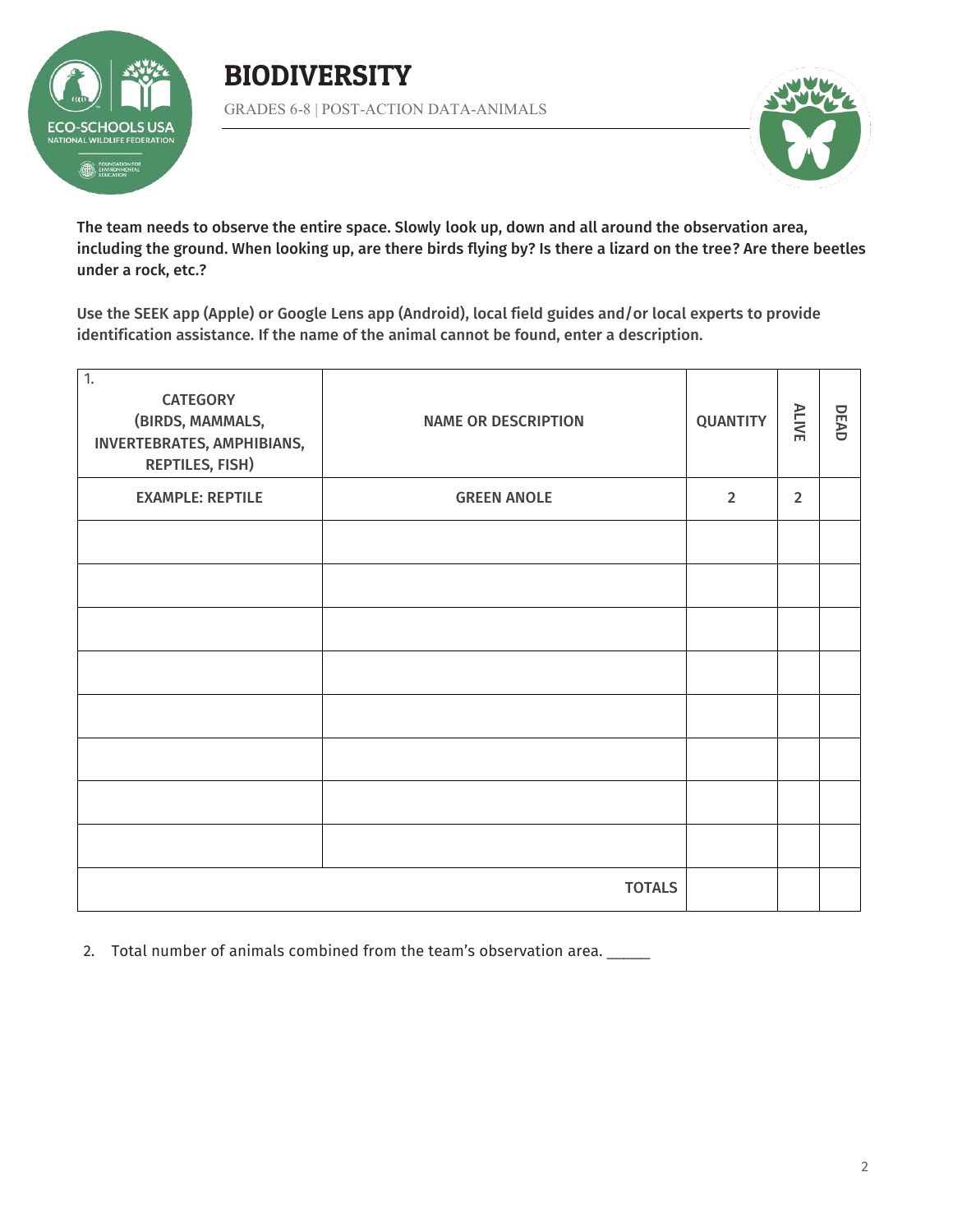

GRADES 6-8 | POST-ACTION DATA-ANIMALS



#### 3. **Richness**

Number of different bird types \_\_\_\_\_

#### 4. **Richness**

Number of different mammal types \_\_\_\_\_

#### 5. **Richness**

Number of different invertebrate types \_\_\_\_\_

#### 6. **Richness**

Number of different amphibian types \_\_\_\_\_

#### 7. **Richness**

Number of different reptile types \_\_\_\_\_

8. **Richness** Number of different fish types \_\_\_\_\_

#### 9. **Evenness**

Number of each different type of bird. For example: 5 crows and 2 blue jays

#### 10. **Evenness**

Number of each different type of mammals.

#### 11. **Evenness**

Number of each different type of invertebrates.

#### 12. **Evenness**

Number of each different type of amphibian.